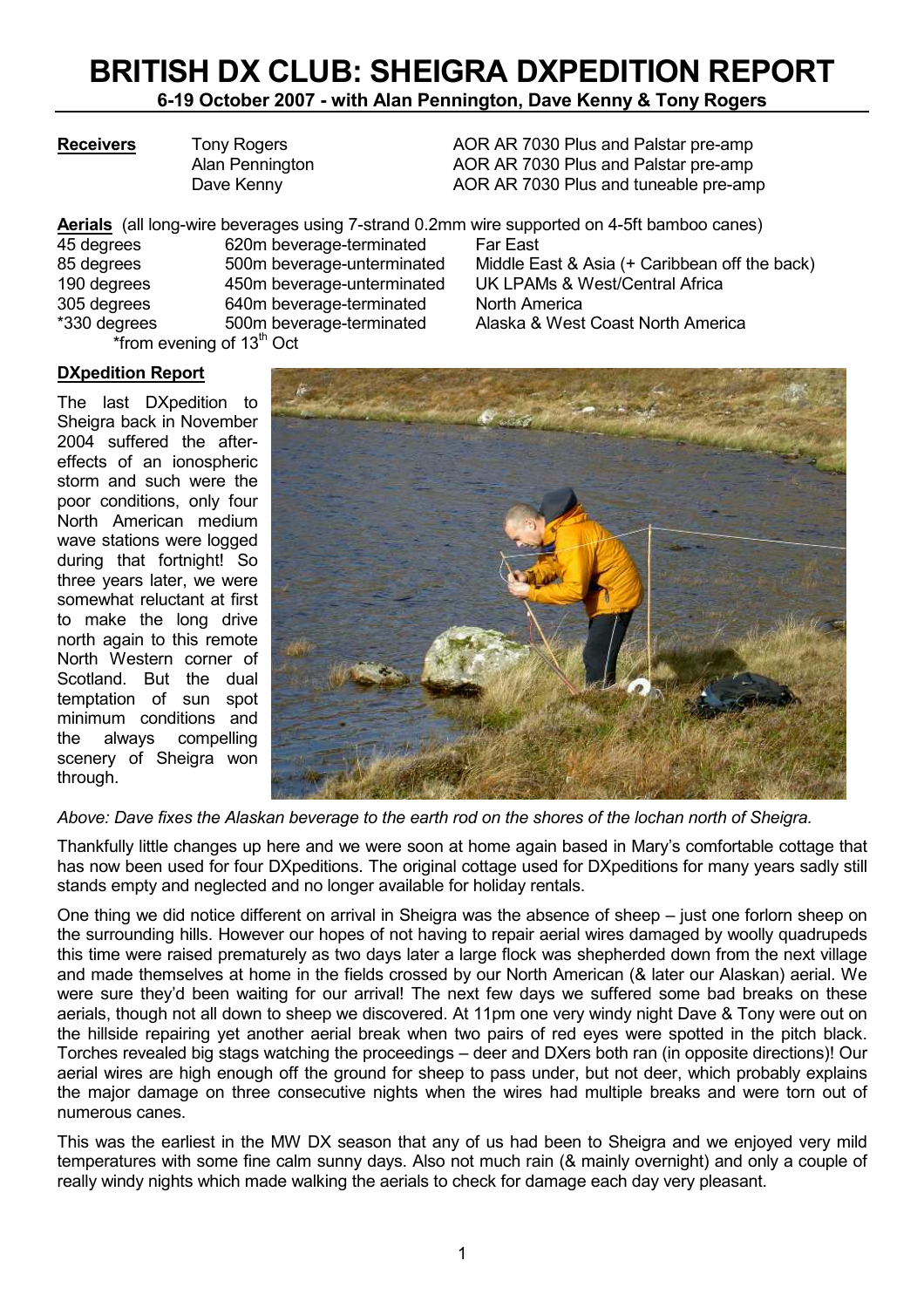In contrast to the DXpedition back in November 2004, there were no ionospheric disturbances throughout the two weeks. And being close to the sunspot minimum we were rewarded with very low A & K indices. This yielded excellent daily medium wave reception from the Far East with Japan, China and Korea fading in from about 1430 UTC until swamped out by European signals around 1800 UTC. There was also consistent reception from North America with east-coast stations fading in before 2200 UTC and not fading out until around 0930 UTC. By midnight stations from further afield could often be heard - such as the southern and mid western states. There were brief openings to the Prairies, West Coast and Alaska some mornings until about 1100 (see logs below). After our first reception of Washington and Alaska on the morning of 13<sup>th</sup> on our 305 degree beverage, we added an extra 330 degree beverage targeting British Columbia and Alaska. This aerial could also serve as a back-up if the deer struck again! It was not the deer that thwarted our listening on a couple of mornings though but local electrical interference from adjacent cottages.

The resident population of Sheigra totals just five we estimate, though holiday lets can increase this threefold. And cottages have digital TVs, computers, dishwashers & washing machines like elsewhere in the UK so weak late morning North American MW signals disappeared beneath local QRM on a couple of mornings. We also noted a lack of variety in the day-to-day reception – the constant conditions favoured the same areas of North America each day, even the same stations, with very little South American or African reception on MW or shortwave throughout the two weeks.

Shortwave was generally unaffected by interference and one notable highlight was reception of Wantok Radio Light from Papua New Guinea, audible on 7325 kHz most mornings around 1100 on the Asian aerial. There was also a trace of the new Micronesia-based Christian station on 4755.25 kHz around 1600 on two afternoons but not strong enough to hear a definitive ID. The lack of Latin American and African reception on shortwave was disappointing but not surprising, with conditions favouring Asia and North America.

Although the Asian and southern aerials run straight out of the cottage onto the open moorland, the two North American beverages have to cross an (albeit seldom used) public road and run across private land between the neighbouring cottages before reaching the open hillside. We are most grateful for being allowed to do this, and also for being able to leave the aerial canes in one of the sheds: we certainly hope to be back before too long to make use of them again!



Above: (left to right) Tony, Alan and Dave with three AOR 7030 'Plus' receivers atop three Sony Minidisc recorders to capture the DX. Each person can switch between the array of five beverage aerials that radiate out from the cottage. Amplifiers can also be added to boost weak signals if needed.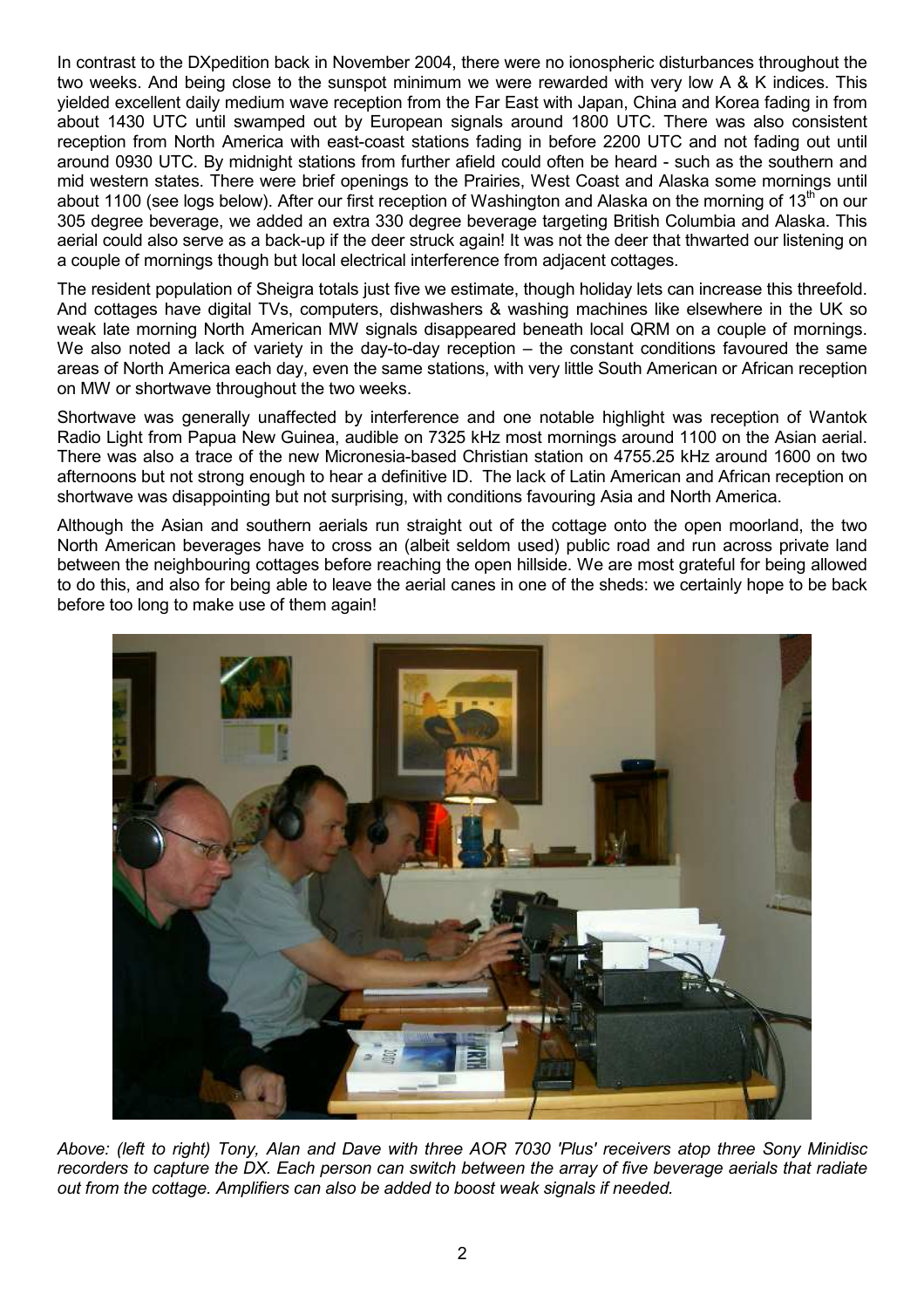When not DXing at Sheigra we walked to the fine sandy bays nearby or upto the cliffs or hilltops (essential to get mobile 'phone reception here!). A couple of obligatory visits were made to the Fisherman's Mission in Kinlochbervie to sample their excellent local haddock & chips! Sadly no real ale at the bars in either the Rhiconich or Kinlochbervie Hotels we discovered though!

A great two weeks of listening, and reviewing our mini-disc recordings on return may yet reveal additional catches to those listed below. As always, notable loggings or UK Firsts are highlighted in bold:

## Note - Shortwave logs are listed separately at the end

## **AFRICA**

| , , , , , , , , |              |                           |                                                                     |                                                                                  |
|-----------------|--------------|---------------------------|---------------------------------------------------------------------|----------------------------------------------------------------------------------|
| 783             | 2153         |                           | 07/10 R Mauritania, Nouakchott                                      | Koran // 4845 kHz.                                                               |
| 1530            | 2155         |                           | 07/10 VOA Sao Tome                                                  | Country Hits USA // 6080                                                         |
| 1550            | 2256         |                           | 18/10 Nat R SADR, Tindouf, W Sahara                                 | Talk px // 6300 kHz                                                              |
|                 |              |                           |                                                                     |                                                                                  |
|                 |              | <b>ASIA / MIDDLE EAST</b> |                                                                     |                                                                                  |
| 576             | 1700         |                           | 08/10 Uzbek R, Tashkent                                             | time pips, "Ozbekistan" mentioned (ID)                                           |
| 585             | 1729         |                           | 10/10 AIR Nagpur India                                              | ID "Ye Akashvani Kendra Nagpur" then EE Nx                                       |
| 603             | 1451         |                           |                                                                     | 11/10 KBS Liberty Prog, Namyang, S Korea - Korean songs //972 1134 1170          |
| 603             | 1615         |                           | 07/10 CRI Dongfang, China                                           | CRI Vietnamese service // 9550                                                   |
| 639             | 1636         |                           | 10/10 CNR1 multi-tx, China                                          | Play in CC //4800                                                                |
| 684             | 1720         |                           | 07/10 AIR Kargil, India                                             | Indian classical mx // 585 918 4900                                              |
| 684             | 1650         |                           | 10/10 CRI Dongfang, China                                           | <b>External service in Vietnamese // 603</b>                                     |
| 684             | 1728         | 12/10                     | <b>IRIB Gaem, Iran</b>                                              | <b>Persian // 1503</b>                                                           |
| 702             | 1657         |                           | 10/10 VOIRI, Kiashahr, Iran                                         | Piano Interval Signal, Russian ID "Govorit Tehran"                               |
| 702             | 1614         | 12/10                     | <b>BBCWS via A'Seela, Oman</b>                                      | Europe Today // 648                                                              |
| 711             | 1702         |                           | 10/10 V of Kuanghua, Hsinfeng, Taiwan                               | Entertainment px in CC //801 846 981                                             |
| 729             | 1638         |                           |                                                                     | 12/10 V of Vietnam 2, Quang Binh - Lang lesson? Vietnamese +French phrases //783 |
| 738             | 1500         |                           | 12/10 Xinjiang PBS, Urumqi                                          | CC talk // 7155, 5960                                                            |
| 747             | 1420         | 11/10                     | NHK-2, Sapporo                                                      | EE language lesson //774                                                         |
| 747             | 1620         |                           | 12/10 AIR Lucknow, India                                            | Indian music //4880                                                              |
| 756             | 1709         | 10/10                     | CNR1 (Multi-tx), China                                              | <b>CC //4800</b>                                                                 |
| 774             | 1558         | 11/10                     | NHK2, Akita, Japan                                                  | JJ talk, "NHK", "JOUB", chimes, off 1605.                                        |
| 774             | 1626         |                           | 12/10 AIR Shimla, India                                             | Indian song //4965                                                               |
| 774             | 1733         |                           | 09/10 IRIB Arak, Iran                                               | Man in Persian //1503                                                            |
| 783             | 1639         | 17/10                     | 12/10 V of Vietnam 2, Can Tho                                       | Vietnamese/French // 729                                                         |
| 792<br>801      | 1658<br>1703 |                           | Guangxi PBS, Nanning, China<br>10/10 V of Kuanghua, Kuanyin, Taiwan | Pips, ID 'Guangxi Weixing Kuangbo dientai"<br>CC //711, 846, 981                 |
| 819             | 1727         |                           | 07/10 AIR, New Delhi, India                                         | music // 684 etc                                                                 |
| 837             | 1459         |                           | 11/10 CBS, Seoul, S Korea                                           | (Pres) Play in (pres) Korean, time pips, mx                                      |
| 846             | 1704         |                           | 10/10 V of Kuanghua, Kuanyin, Taiwan                                | CC //711, 801, 981                                                               |
| 864             | 1740         |                           | 10/10 TWR via Gavar, Armenia                                        | English, "Mencare by Radio" px.                                                  |
| 873             | 1456         | 12/10                     | <b>NHK R2 Kumamato, Japan</b>                                       | English lesson, Ella Fitzgerald // 774, 747                                      |
| 891             | 1753         | 10/10                     | <b>TRT4 Antalaya, Turkey</b>                                        | Turkish music // 243, 594, 954                                                   |
| 900             | 1620         | 16/10                     | Hunan PBS, Changsha, China                                          | CC ID, drama, Chinese music                                                      |
| 918             | 1714         |                           | 07/10 AIR Suratgarh, India                                          | Indian classical mx // 4910. 09/10 nx EE 1730                                    |
| 918             | 1645         |                           | 11/10 Shandong PBS, China                                           | EE lesson, ID                                                                    |
| 945             | 1514         |                           | 11/10 CNR 1, Jiaohe, China                                          | CC // 4800                                                                       |
| 954             | 1730         |                           | 08/10 TRT, Trabzon, Turkey                                          | Turkish mx // 891                                                                |
| 972             | 1451         | 11/10                     |                                                                     | KBS Liberty Prog, Dangjin, S Korea - Korean songs //603 1134 1170                |
| 981             | 1715         | 13/10                     | CNR 1 (2 sites), China                                              | CC // 4750                                                                       |
| 981             | 1705         |                           | 10/10 V of Kuanghua, H'sinfeng, Taiwan                              | CC // 711, 801, 981                                                              |
| 1017            | 1450         | 16/10                     | <b>CRI Changchun, China</b>                                         | CRI Korean service //5965. S/off 1455.                                           |
| 1035            | 1527         |                           | 14/10 CNR 1, multi sites                                            | CC talk // 4800, 4460                                                            |
| 1044            | 1710         |                           | 17/10 Xianjiang PBS, Xianjiang, China                               | Uighur px // 6120                                                                |
| 1080            | 1801         |                           | 09/10 VIRI-IRIB Mahshahr, Iran                                      | AA svc // 1224. ID                                                               |
| 1098            | 1716         | 09/10                     | R Taiwan Int, Kouhu, Taiwan                                         | CC mentioned Taiwan // 7365J                                                     |
| 1116            | 1707         | 13/10                     | CNR 5, Shaawu, Fujian                                               | YL CC // 7260                                                                    |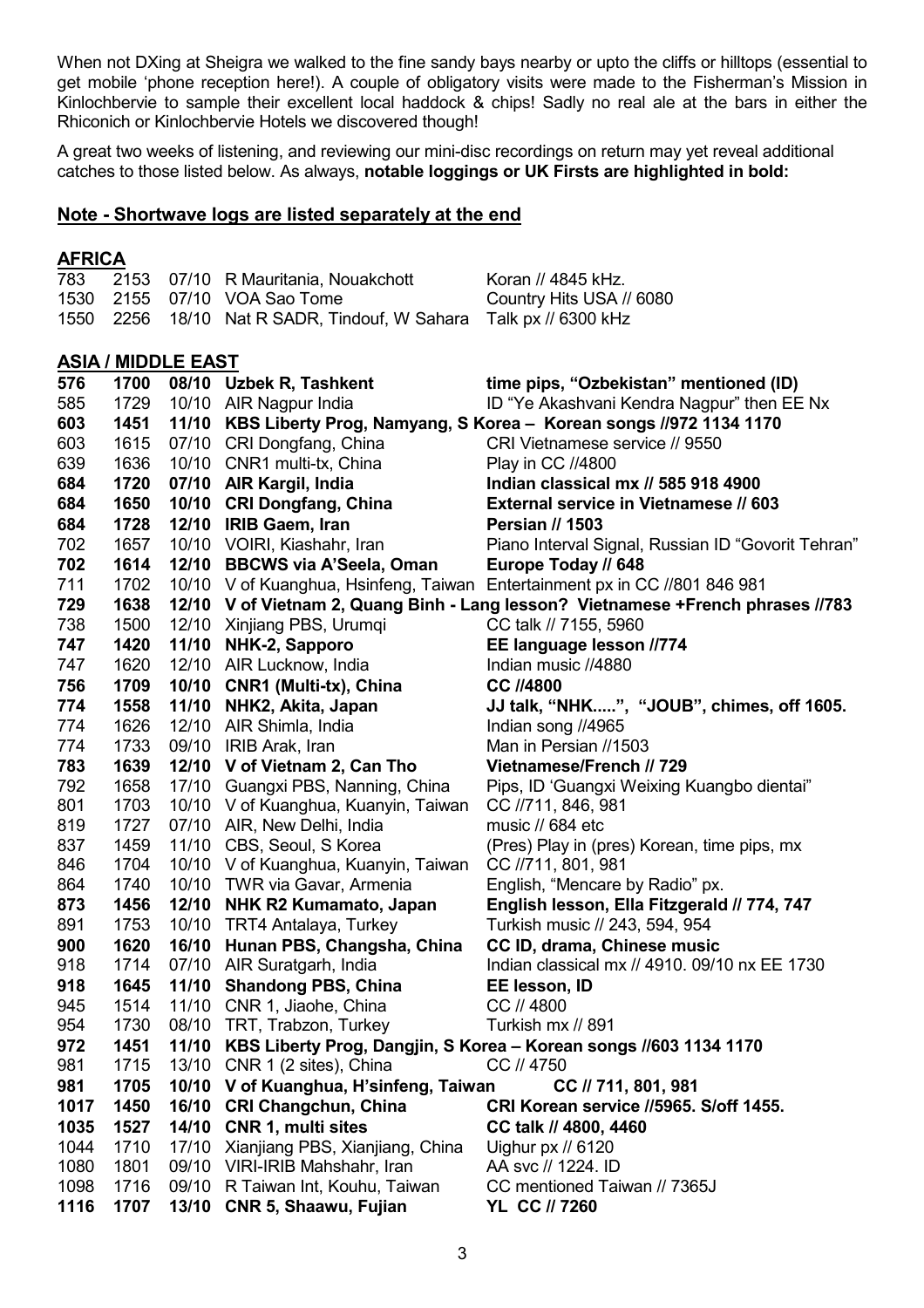| 1134 | 1607 |      | 07/10 CNR 1, Golmud, China                                          | Chinese drama // 4460 etc                                                             |
|------|------|------|---------------------------------------------------------------------|---------------------------------------------------------------------------------------|
| 1134 | 1859 |      | 13/10 KBS Liberty Prog, Hwaseong, S Korea KK talk, pips, ID // 1170 |                                                                                       |
| 1170 | 1859 |      | 13/10 KBS Liberty Prog, Gimje, S Korea KK talk, pips, ID // 1134    |                                                                                       |
| 1170 | 1630 |      | 11/10 VOA Poro, Philippines                                         | <b>VOA news in Special English</b>                                                    |
| 1224 | 1802 | 0910 | VIRI-IRIB Keiman, Iran                                              | IRIB AA svc //1080. AA ID                                                             |
| 1242 | 1630 |      | 10/10 Voice of Vietnam, Can Tho                                     | VOV English service – news.                                                           |
| 1278 | 1555 |      | 11/10 JOFR-RKB R, Fukuoka, Japan                                    | JJ tlk, ads, "RKB RKB Radio" jingle.                                                  |
| 1287 | 1450 |      | 11/10 HBC Sapporo, Japan                                            | HBC jingle, chime @ 1500.                                                             |
| 1287 | 1603 |      | 07/10 Kyrgyz R, Bishkek, Kyrgyzstan                                 | Kyrgyz talk // 4795                                                                   |
| 1296 | 1730 |      |                                                                     | 12/10 R Ashna (VoA), Kabul, Afghanistan "Da Amerika Radio Ashna". Nx in Pashto //9835 |
| 1314 | 1419 |      | 12/10 OBC R Osaka, Japan                                            | JJ px, EE ID "1-3-1-4 V-Station on OBC"                                               |
| 1314 | 1940 |      | 10/10 IRIB Ardabil, Iran                                            | Persian music & anns //1503                                                           |
| 1323 | 1409 |      | 12/10 Vo Russia, Changchun, China                                   | Korean px, VoR theme tune.                                                            |
| 1323 | 1935 |      | 10/10 IRIB Jolfa, Iran                                              | Persian mx & anns //1503                                                              |
| 1332 | 1932 |      | 10/10 R Tehran, Iran                                                | (Pres) talk in Persian, good peaks in mix.                                            |
| 1359 | 1650 |      | 07/10 CNR1 (multi-site), China                                      | Chinese music // 4800                                                                 |
| 1377 | 1715 |      | 08/10 CNR1 Yingyang, China                                          | Chinese opera //4800                                                                  |
| 1386 | 1434 |      | 12/10 NHK-2 (multi-tx), Japan                                       | EE lang lesson //774                                                                  |
| 1413 | 1451 |      | 11/10 JOIF - KBC Fukuoka, Japan                                     | JJ pop mx, ads, "KBC Radio" ID/jingle                                                 |
| 1431 | 1840 |      | 10/10 IRIB Esfahan, Iran                                            | Play in Persian // 1503.                                                              |
| 1440 | 1902 |      | 10/10 BSKSA Damman, Saudi Arabia                                    | Arabic // 1521 & 9555.                                                                |
| 1449 | 1550 |      | 07/10 IRIB Bandar-e-Torkoman, Iran                                  | External service in presumed Turkmen.                                                 |
| 1467 | 1441 |      | 12/10 NHK R2, multi-tx, Japan                                       | EE language lesson //774 1386                                                         |
| 1467 | 1444 |      | 12/10 KBS, Mokpo, South Korea                                       | (Pres) Talk in pres Korean, in mix w/ TWR & NHK                                       |
| 1467 | 1445 |      | 07/10 TWR via Bishkek, Kyrgyzstan                                   | TWR Int Sig, EE px "MemCare by Radio"                                                 |
| 1467 | 1820 |      | 10/10 IRIB Qom, Iran                                                | Persian music, talk, ID "Radyo Qom" @ 1830.                                           |
| 1476 | 1550 |      | 17/10 R Thailand, Lamphun, Thailand                                 | Thai talk to close @ 1556 with Thai Royal anthem.                                     |
| 1476 | 2257 |      | 10/10 CNR1 (site?), China                                           | <b>Chinese // 4800.</b>                                                               |
| 1503 | 1839 |      | 10/10 IRIB Bushehr, Iran                                            | Play, Persian // 1431                                                                 |
| 1521 | 1900 |      | 06/10 CRI Xinjiang, China                                           | Int sig, ID, s/on in Russian                                                          |
| 1521 | 1903 |      | 10/10 BSKSA, Duba, Saudi Arabia                                     | AA // 1440, 9555                                                                      |
| 1539 | 1706 |      | 07/10 CNR 1, China                                                  | Classical CC song // 4800                                                             |
| 1539 | 2200 |      | 07/10 R Aap Ki Dunya, Dhabbaya, UAE                                 | Urdu ID "R Aap Ki Dunya - Voice of America"                                           |
| 1557 | 1430 |      | 07/10 Family R, Kouhu, Taiwan                                       | ID, www address, then into Harold Camping                                             |
| 1557 | 1851 |      | 10/10 IRIB Zahel, Iran                                              | Iranian mx // 1503                                                                    |
| 1566 | 1748 |      | 09/10 AIR Nagpur, India                                             | Indian film music //9425 National Service                                             |
| 1566 | 1930 |      | 11/10 HLAZ Jeju, Korea                                              | IS "Kukdong Bansung" ID, Korean talk.                                                 |
| 1575 | 1520 |      | 07/10 VoA Ban Rasom, Thailand                                       | English ID @ 1529                                                                     |
| 1575 | 2105 |      | 06/10 R Farda, Al Dhabiya, UAE                                      | Iranian dance mx. ID, mentioned Nilesat, Eutelsat                                     |
| 1593 | 1709 |      | 08/10 CNR1 Changzhou, China                                         | Chinese opera // 4460                                                                 |

## NORTH AMERICA

| 540 | 2213 | 11/10 | <b>CBT</b>  | <b>Grand Falls</b>     | NL        | CBC English //1070                          |
|-----|------|-------|-------------|------------------------|-----------|---------------------------------------------|
| 560 | 2238 | 12/10 | <b>CHVO</b> | Carbonear              | <b>NL</b> | "Newfoundland's own - CHVO 5-60" C&W mx     |
| 580 | 0720 | 13/10 | <b>CFRA</b> | Ottawa                 | <b>ON</b> | "Newstalk Radio 580 CFRA"                   |
| 590 | 0633 | 07/10 | <b>VOCM</b> | St Johns               | <b>NL</b> | VOCM satellite weather.                     |
| 590 | 0656 | 09/10 | <b>WEZE</b> | <b>Boston</b>          | <b>ME</b> | "The Word – WEZE Boston". Rel px.           |
| 600 | 0635 | 08/10 | <b>CBNA</b> | St Anthony             | <b>NL</b> | CBC Radio Overnight - Channel Africa, BBCWS |
| 610 | 0732 | 07/10 | <b>WIOD</b> | Miami                  | FL.       | "WIOD 24 hour traffic"                      |
| 610 | 2352 | 15/10 | <b>CHNC</b> | <b>New Carlisle</b>    | <b>PQ</b> | C&W music, French ID                        |
| 620 | 0638 | 07/10 | <b>CKCM</b> | <b>Grand Falls</b>     | <b>NL</b> | "VOCM – depend on it" // 590                |
| 640 | 0639 | 07/10 | <b>CBN</b>  | St Johns               | <b>NL</b> | <b>BBCWS //1140</b>                         |
| 650 | 0641 | 07/10 | CKGA        | Gander                 | <b>NL</b> | C& W mx // VOCM 590                         |
| 650 | 2115 | 08/10 | <b>KNR</b>  | Qegertarsag, Greenland |           | Talk in Greenlandic                         |
| 660 | 0621 | 08/10 | <b>WFAN</b> | New York               | <b>NY</b> | "WFAN 20-20 sports"                         |
| 660 | 0711 | 09/10 | <b>CFFR</b> | Calgary                | AB        | "660 news time 1.12. Calgary's weather"     |
| 680 | 0728 | 09/10 | <b>WRKO</b> | Boston                 | MA.       | "Boston's 6-80 WRKO"                        |
| 680 | 0845 | 17/10 | <b>CFTR</b> | Toronto                | <b>ON</b> | "6° in downtown Toronto on 680 News radio"  |
| 680 | 0930 | 15/10 | <b>CJOB</b> | Winnipeg               | <b>MB</b> | local nx, "Coast to Coast AM"               |
|     |      |       |             |                        |           |                                             |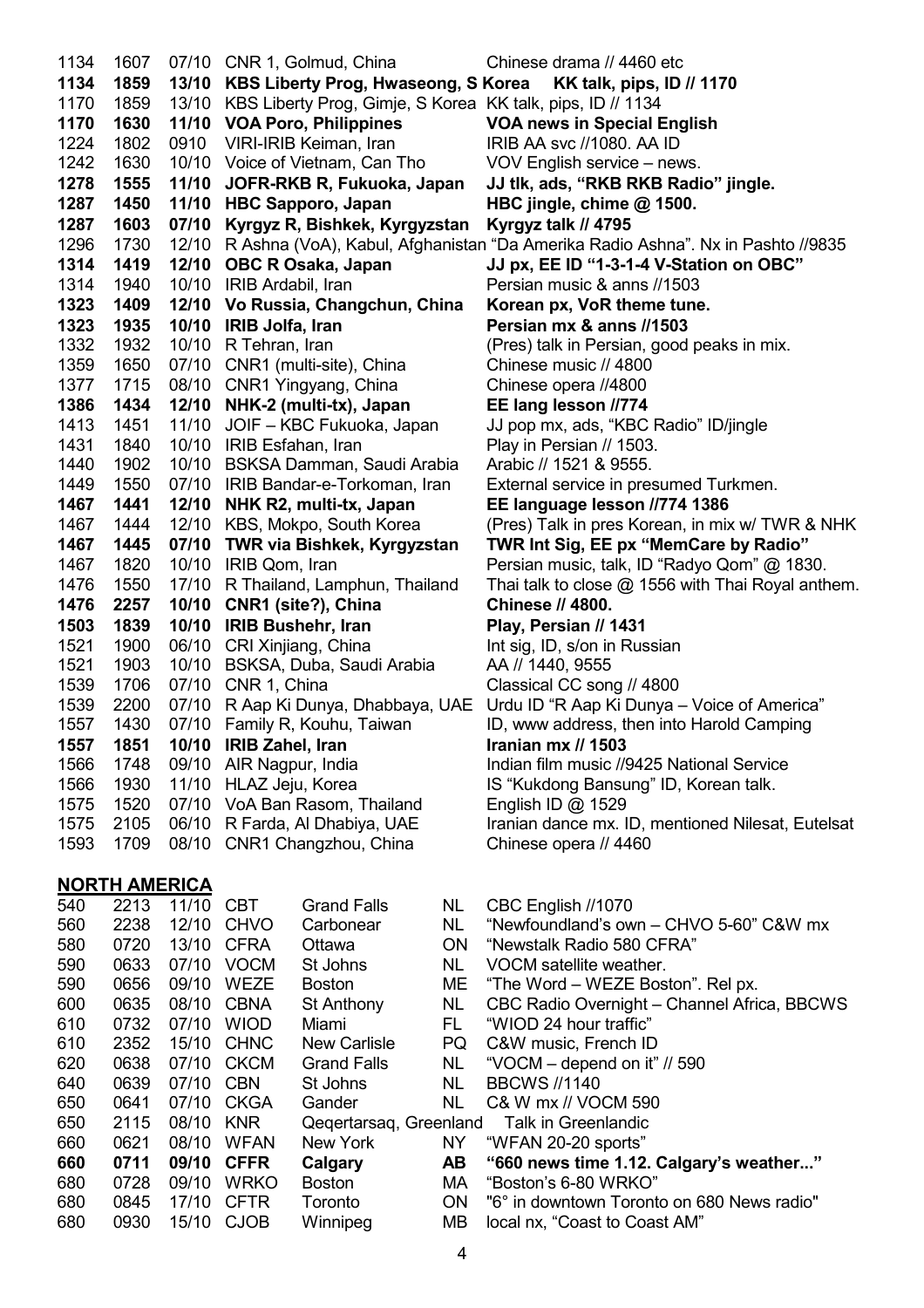| 710        | 0915         | 16/10 WOR  |                   | New York                     | <b>NY</b> | Morning Show "right here on WOR"                                              |
|------------|--------------|------------|-------------------|------------------------------|-----------|-------------------------------------------------------------------------------|
| 710        | 2107         |            | 09/10 CKVO        | Clarenville                  | <b>NL</b> | "Home Sounds on  the VOCM Radio Service"                                      |
| 720        | 13/10        | 13/10 KNR  |                   | Simiuq, Greenland            |           | Px in Danish // 650                                                           |
| 730        | 0830         |            | 13/10 CKAC        | Montreal                     | PQ        | "C-K-A-C Sports" French                                                       |
| 740        | 0740         | 08/10      | <b>CHCM</b>       | Marystown                    | NL.       | C&W mx //VOCM 590                                                             |
| 750        | 0730         | 19/10      | <b>WSB</b>        | Atlanta                      | <b>GA</b> | wx, 3.32 time check, ID "Newstalk 750 WSB"                                    |
| 750        | 0745         | 08/10      | <b>CBGY</b>       | Bonavista Bay                | <b>NL</b> | CBC Overnight - Insight Central Europe //640                                  |
| 760        | 0755         | 14/10 WJR  |                   | Detroit                      | MI        | "Newstalk 760 WJR". "Midnight Radio Network"                                  |
| 770        | 0734         |            | 09/10 WABC        | New York                     | <b>NY</b> | "New York's Talk Radio - 77 WABC"                                             |
| 770        | 0736         |            | 09/10 CHQR        | Calgary                      | AB        | CHQR jingle, "AM 7-0 CHQR.com"                                                |
| 780        | 0648         |            | 07/10 CFDR        | Dartmouth                    | <b>NS</b> | "Classic Country 780 KIXX"                                                    |
| 780        | 1102         | 13/10      | <b>KNOM</b>       | <b>Nome</b>                  | <b>AK</b> | ABC nx, wx "temperature 20 degrees. Its 3.06"                                 |
| 790        | 0659         | 07/10      | <b>WAXY</b>       | South Miami                  | FL.       | Sports, "790 - The Ticket"                                                    |
| 790        | 2225         | 18/10      | <b>CFNW</b>       | Port au Choix                | <b>NL</b> | local wx & ann '570 CFCB'. Not //590 VOCM.                                    |
| 800        | 2206         |            | 08/10 VOWR        | St Johns                     | <b>NL</b> | Funeral anns, programme rundown, ID.                                          |
| 810        | 2310         |            | 13/10 CJVA        | Caraquet                     | <b>NB</b> | C&W mx, FF ID - audible under BBC R Scotland!                                 |
| 820        | 0824         |            | 17/10 WBAP        | Fort Worth                   | <b>TX</b> | "news-talk 8-20 WBAP"                                                         |
| 830        | 0706         |            | 07/10 WCRN        | Worcester                    | МA        | Nx, Talk, "AM 830 WCRN"                                                       |
| 830        | 0938         |            | 15/10 WCCO        | Minneapolis                  | ΜN        | "help keep trees safe", "WCCO" jingle.                                        |
| 840        | 0833         |            | 17/10 WHAS        | Louisville                   | KY.       | "News Radio 84 WHAS"                                                          |
| 850        | 0522         | 09/10 WEEI |                   | <b>Boston</b>                | MA        |                                                                               |
| 870        | 0534         | 09/10 WWL  |                   | <b>New Orleans</b>           |           | "Sports-Radio 8-50 WEEI"<br>"on the Big 8-70 WWL"                             |
|            |              |            |                   |                              | LA        |                                                                               |
| 880        | 0644         |            | 08/10 WCBS        | New York                     | <b>NY</b> | CBS nx, "WCBS 8-80 Sports".                                                   |
| 890        | 0818         |            | 09/10 WAMG        | Dedham                       | MA        | "890-ESPN, Boston's Football station"                                         |
| 890        | 0943         | 15/10 WLS  |                   | Chicago                      | IL.       | "Chicago's talk station - 890 WLS"                                            |
| 900<br>900 | 0854<br>1111 | 13/10 KNR  | 17/10 CHML        | Hamilton                     | <b>ON</b> | "AM 900 CHML"                                                                 |
| 920        | 0911         | 09/10 CJCH |                   | Halifax                      | <b>NS</b> | Uummannaq, Greenland Talk in Greenlandic // 650                               |
| 930        | 2104         | 06/10      | <b>CJYQ</b>       | St John's                    | NL.       | "92 CJCH satellite weather"                                                   |
| 940        | 2255         | 13/10      | <b>CINW</b>       | Montreal                     | PQ        | "Radio Newfoundland, our music our heritage"<br>pop mx, "940 Montreal" slogan |
| 950        | 0654         | 07/10      | <b>CKNB</b>       |                              | <b>NB</b> | "your radio station 95 CKNB"                                                  |
| 950        | 0949         |            | 15/10 CFAM        | Campbellton<br><b>Altona</b> | AB        | Promo "S. Alberta's classical tone"                                           |
| 970        | 0656         |            | 08/10 WZAN        | Portland                     | ME        | Fox Sports, "9-70 WZAN"                                                       |
| 970        | 0732         |            | 17/10 WFLA        |                              | FL.       | ID: "(Talk?) Radio 9-70, WFLA"                                                |
| 970        | 0906         |            | 15/10 WDAY        | Tampa                        | ND.       | ad: Fargo Marketing.com, WDAY jingle.                                         |
| 970        | 1030         |            | 13/10 KFBX        | Fargo<br><b>Fairbanks</b>    | <b>AK</b> | ABC nx, ID, Coast to Coast AM px                                              |
| 980        | 0948         |            | 15/10 CJME        | Regina                       | <b>SK</b> | "News talk 980com" promo Regina ads.                                          |
| 990        | 2237         | 10/10      | <b>CBY</b>        | <b>Corner Brook</b>          | <b>NL</b> | CBC R1 // 1400, 640 etc                                                       |
| 1000       | 0844         |            | 17/10 KOMO        | <b>Seattle</b>               | <b>WA</b> | "KOMO One Thousand Traffic" (+ 13/10 @1041)                                   |
| 1000       | 0856         | 17/10      | <b>WMVP</b>       | Chicago                      | IL.       | ESPN (one-stop?) - WMVP Chicago"                                              |
| 1010       | 0617         | 08/10 WINS |                   | New York                     | <b>NY</b> | "Wins time" NY weather                                                        |
| 1010       | 2240         |            | 13/10 CFRB        | Toronto                      | ON        | "Newstalk 10-10 CFRB"                                                         |
| 1020       | 0847         | 12/10      | <b>KDKA</b>       | Pittsburgh                   | PA        | "10-20 KDKA"                                                                  |
| 1030       | 2230         | 07/10      | <b>WBZ</b>        | <b>Boston</b>                | МA        | "news radio 830 WBZ"                                                          |
| 1040       | 0058         | 15/10      | <b>WHO</b>        | Des Moines                   | IA        | talk upto toh "on W-H-O Radio"                                                |
| 1050       | 0640         |            | 07/10 WEPN        | New York                     | <b>NY</b> | Sports "ESPN Radio, New York"                                                 |
| 1060       | 0000         |            | 14/10 WBIX        | <b>Boston</b>                | МA        | "AM 10-60 WBIX - Boston's business radio"                                     |
| 1070       | 0958         | 15/10 KNX  |                   | <b>Los Angeles</b>           | CA        | KNX.com promo. "Southern California's KNX"                                    |
| 1070       | 2218         | 07/10 CBA  |                   | Moncton                      | <b>NB</b> | CBC R1 // 1140                                                                |
| 1080       | 0725         | 07/10 WTIC |                   | Hartford                     | <b>CT</b> | Coast to Coast AM px, "WTIC 1080 News"                                        |
| 1090       | 0647         | 11/10      | <b>WBAL</b>       | <b>Baltimore</b>             | <b>MD</b> | "wbal.com - WBAL radio online"                                                |
| 1100       | 0558         | 09/10      | <b>WTAM</b>       | Cleveland                    | <b>OH</b> | WTAM mentioned.                                                               |
| 1110       | 0610         | 09/10      | <b>WBT</b>        | Charlotte                    | <b>NC</b> | "News talk 1110 WBT Charlotte, 99.3 WBT-FM                                    |
|            |              |            |                   |                              |           | Chester, Charlotte's news, wx & traffic station"                              |
| 1120       | 0855         |            | 15/10 KMOX        | <b>St Louis</b>              | <b>MO</b> | 'phone-in on Iraq. "you're on KMOX"                                           |
| 1130       | 0710         | 07/10      | <b>WBBR</b>       | New York                     | NY.       | ads, traffic, wx "Bloomberg 11-30 forecast"                                   |
| 1130       | 1017         |            | 15/10 CKWX        | <b>Vancouver</b>             | <b>BC</b> | Ad: Bigsisters.bc. TC: "News 1130, it's 3.18"                                 |
| 1140       | 0758         | 07/10      | WQBA              | Miami                        | FL.       | SS talk Ids "La Voz de Miami", EE ID 0801                                     |
| 1140       | 0910         |            | <b>15/10 CHRB</b> | <b>High River</b>            | AB        | rel px, "Southern Alberta's community station"                                |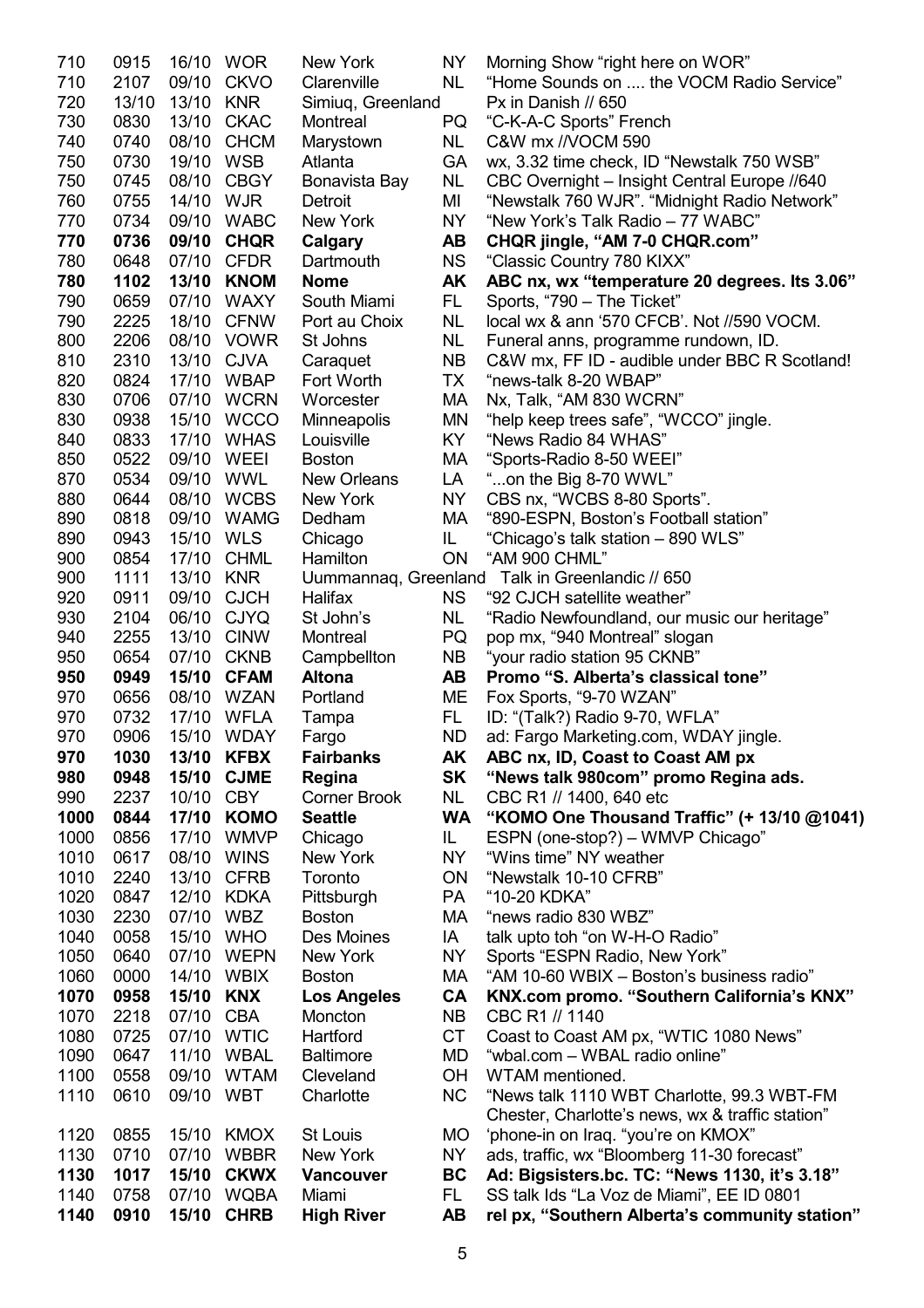| 1140 | 2215 | 07/10 CBI |             | Sydney                      | <b>NS</b> | CBC R1 // 640. Local pxs 0910 12/10              |
|------|------|-----------|-------------|-----------------------------|-----------|--------------------------------------------------|
| 1140 | 1041 | 13/10     | <b>KSLD</b> | Soldotna                    | AK        | rock mx " it's 38 degrees at KSLD"               |
| 1150 | 0658 | 15/10     | <b>WHBY</b> | Kimberley                   | WI        | "on Newstalk 11-50 WHBY"                         |
| 1160 | 0000 | 15/10     | <b>WYLL</b> | Chicago                     | IL.       | "WYLL Ministry of the Month" promo.              |
| 1170 | 0700 | 11/10     | <b>WWVA</b> | Wheeling                    | WV        | American Trucking Network, WWVA ID               |
| 1180 | 0857 | 12/10     | <b>WHAM</b> | Rochester                   | NY.       | ads for Rochester restaurant, Buick in Rochester |
| 1180 | 0900 | 11/10     | R Marti     | Marathon                    | FL.       | "Aqui Radio Marti" ID SS                         |
| 1190 | 0025 | 12/10     | <b>WLIB</b> | New York                    | <b>NY</b> | "WLIB your praise & inspiration station"         |
| 1200 | 0706 | 09/10     | <b>CFGO</b> | Ottawa                      | ON        | "CFGO Ottawa Sports Radio, the ?? 1200"          |
| 1200 | 0848 | 13/10     | <b>WOAI</b> | San Antonio                 | TX        | "News Radio 1200 WOAI" hrd in splatter.          |
| 1210 | 0657 | 10/10     | <b>VOAR</b> | St John's                   | NL        | " VOAR, the Christian Family Radio Network"      |
| 1210 | 0700 | 10/10     | <b>WPHT</b> | Philadelphia                | PA        | CBS nx, wx, "The Big Talker, 12-10 WPHT"         |
| 1230 | 2240 | 15/10     | <b>WCMC</b> | Wildwood                    | <b>NJ</b> | jingle, ID "unforgettable musicWCMC 12-30 AM"    |
| 1240 | 2337 | 13/10     | <b>CKIM</b> | <b>Baie Verde</b>           | NL        | <b>VOCM ID //590</b>                             |
| 1250 | 0655 | 14/10     | <b>WGHB</b> | Farmville                   | <b>NC</b> | 'Pirate Radio 1250 & 930' Morning Drive promo    |
| 1250 | 0719 | 14/10     | <b>WDVA</b> | <b>Danville</b>             |           | VA 'WDVA Danville Virginia', soul/spiritual song |
| 1250 | 0929 | 17/10     | <b>WKBR</b> | Manchester                  | NΗ        | "on Sports Radio WGAM" (relay)                   |
| 1260 | 0658 | 14/10     | <b>WMKI</b> | <b>Boston</b>               | МA        | Radio Disney. ID by young girl "WMKI Boston"     |
| 1270 | 0836 | 10/10     | <b>CJCB</b> | Sydney                      | <b>NS</b> | C&W mx "CJCB" jingles in splatter.               |
| 1280 | 2300 | 11/10     | <b>WFAU</b> | Gardiner                    | ME        | 'Fox Sports Maine1290 WFAU Gardiner'             |
| 1280 | 2300 | 11/10     | <b>VSB</b>  | Hamilton, Bermuda           |           | "stay with BVN for more Christian music"         |
| 1290 | 0638 | 07/10     | <b>WMCS</b> | Greenfield                  | WI        | 'Milwaukee's ESPN Radio 1510 days, 1290 nights'  |
| 1290 | 0703 | 14/10     | <b>WJNO</b> | Palm Beach                  | FL.       | weather for Palm Beaches, ID                     |
| 1290 | 0830 | 09/10     | <b>WHIO</b> | Dayton                      | <b>OH</b> | "News radio 12-90 WHIO". 'Coast to Coast AM'     |
| 1290 | 1027 | 15/10     | <b>CFRW</b> | Winnipeg                    | MВ        | oldies "playing for you on CFRW" + jingle.       |
| 1290 | 0600 | 11/10     | <b>WRNI</b> | Providence                  | RI        | "This is 12-90 WRNI AM Providence, Rhode         |
|      |      |           |             |                             |           | Island's NPR news station"                       |
| 1290 | 2230 | 11/10     | <b>WKBK</b> | Keene                       | NΗ        | "AM 12-90 WKBK", local news.                     |
| 1300 | 2300 | 13/10     | <b>WOOD</b> | <b>Grand Rapids</b>         | MI        | "News radio 13-00 Grand Rapids"                  |
| 1310 | 0650 | 11/10     | <b>WICH</b> | <b>Norwich</b>              | <b>CT</b> | " leave it right here at WICH AM 13-10"          |
| 1310 | 0834 | 11/10     | <b>WLOB</b> | Portland                    | MЕ        | "WLOB" sung jingle, talk                         |
| 1310 | 1023 | 13/10     | <b>CHLW</b> | <b>Saint Paul</b>           | <b>AB</b> | 'Lakeland's Country Music Leader 1310 CHLW'      |
| 1320 | 0602 | 07/10     | <b>CKEC</b> | New Glasgow                 | <b>NS</b> | "You're listening to CKEC Radio, New Glasgow"    |
| 1330 | 2308 | 10/10     | <b>WRCA</b> | Waltham                     | МA        | Creole px (inc Haitian NA?). EE WRCA ID @ 0000.  |
| 1350 | 0802 |           | 10/10 WOYK  | York                        | PA        | "on ESPN 13-50 WOYK". Sports.                    |
| 1350 | 0819 | 10/10     | <b>WHWH</b> | <b>Princeton-Trenton NJ</b> |           | "a menagerie of musicon AM 13-50 WHWH"           |
| 1350 | 2300 | 14/10     | <b>WGPL</b> | Portsmouth                  | VA        | 7 o'clock tc, 'WGPL 1350 Your Gospel Connection' |
| 1350 | 2335 | 14/10     | <b>CKAD</b> | Middleton                   | <b>NS</b> | "we play today's best Country, AVR"              |
| 1360 | 0803 | 12/10     | <b>WDRC</b> | Hartford                    | <b>CT</b> | "on WDRC 13-60 AM, The Talk of Connecticut"      |
| 1370 | 2238 | 08/10     | <b>WDEA</b> | Ellsworth                   | ME        | local adverts, ID                                |
| 1380 | 2254 | 13/10     | <b>CKLC</b> | Kingston                    | ON        | "broadcasting from Ontario, Canada13-80 CKLC"    |
| 1390 | 0830 | 11/10     | <b>WEGP</b> | Presque Isle                | МE        | wx, "WEGP 13-90, The Talk of the County"         |
| 1390 | 0907 | 18/10     | <b>WPLM</b> | Plymouth                    | МA        | "Easy 99.19-0, light classics, family friendly"  |
| 1400 | 2048 | 09/10     | <b>CBG</b>  | Gander                      | NL.       | TV Review, CBC News @ 2100                       |
| 1410 | 2355 | 11/10     | <b>WPOP</b> | Hartford                    | <b>CT</b> | "WPOP, Hartford's home for Yankee's baseball"    |
| 1420 | 0650 | 10/10     | <b>CKDY</b> | <b>Digby</b>                | <b>NS</b> | C&W mx, "local news first on AVR"                |
| 1420 | 1005 | 15/10     | <b>WOC</b>  | Davenport                   | ΙA        | "News & Information - WOC Newstalk 14-20"        |
| 1430 | 0527 | 07/10     | <b>WENE</b> | Endicott                    | <b>NY</b> | "Sports Radio 14-30, The Team". +Fox Sports.     |
| 1430 | 0950 | 18/10     | <b>WNSW</b> | <b>Newark</b>               | NJ        | SS. EE ID @1000 "WNSW Newark-New York City"      |
| 1430 | 2258 | 17/10     | <b>CHKT</b> | Toronto                     | ON        | $(Pres) - Chinese pxs, pipes @ 2300.$            |
| 1440 | 0802 | 18/10     | <b>WJAE</b> | Westbrooke                  | <b>ME</b> | "WJAE 14-40 95-5". "Sporting News Radio"         |
| 1450 | 2217 | 14/10     | VSB1        | Hamilton, Bermuda           |           | EZL music, "14-50 AM Gold" ID                    |
| 1460 | 0520 | 10/10     | <b>WDDY</b> | Albany                      | ΝJ        | (Pres) "Radio Disney Top 30 Countdown"           |
| 1460 | 0821 | 15/10     | <b>CJOY</b> | Guelph                      | <b>ON</b> | "C-JOY" sung jingle, oldies.                     |
| 1460 | 0939 | 15/10     | <b>KLTC</b> | <b>Dickinson</b>            | <b>ND</b> | Jim Reeves, "weather f'cast on AM 1460 KLTC"     |
| 1460 | 0940 | 15/10     | <b>KXNO</b> | <b>Des Moines</b>           | IA        | "Des Moines' Sports Station - 14-60 KXNO"        |
| 1470 | 0506 | 07/10     | <b>WLMC</b> | Georgetown                  | SC        | Heard in mix "only on 14-70 WLMC"                |
| 1470 | 1000 | 13/10     | <b>KBSN</b> | <b>Moses Lake</b>           | WA        | weak ID "here on 14-70 KBSN Moses Lake"          |
| 1470 | 2300 | 09/10     | <b>WLAM</b> | Lewiston                    | MЕ        | ID + "870 & 1470, Maine's Sports Station"        |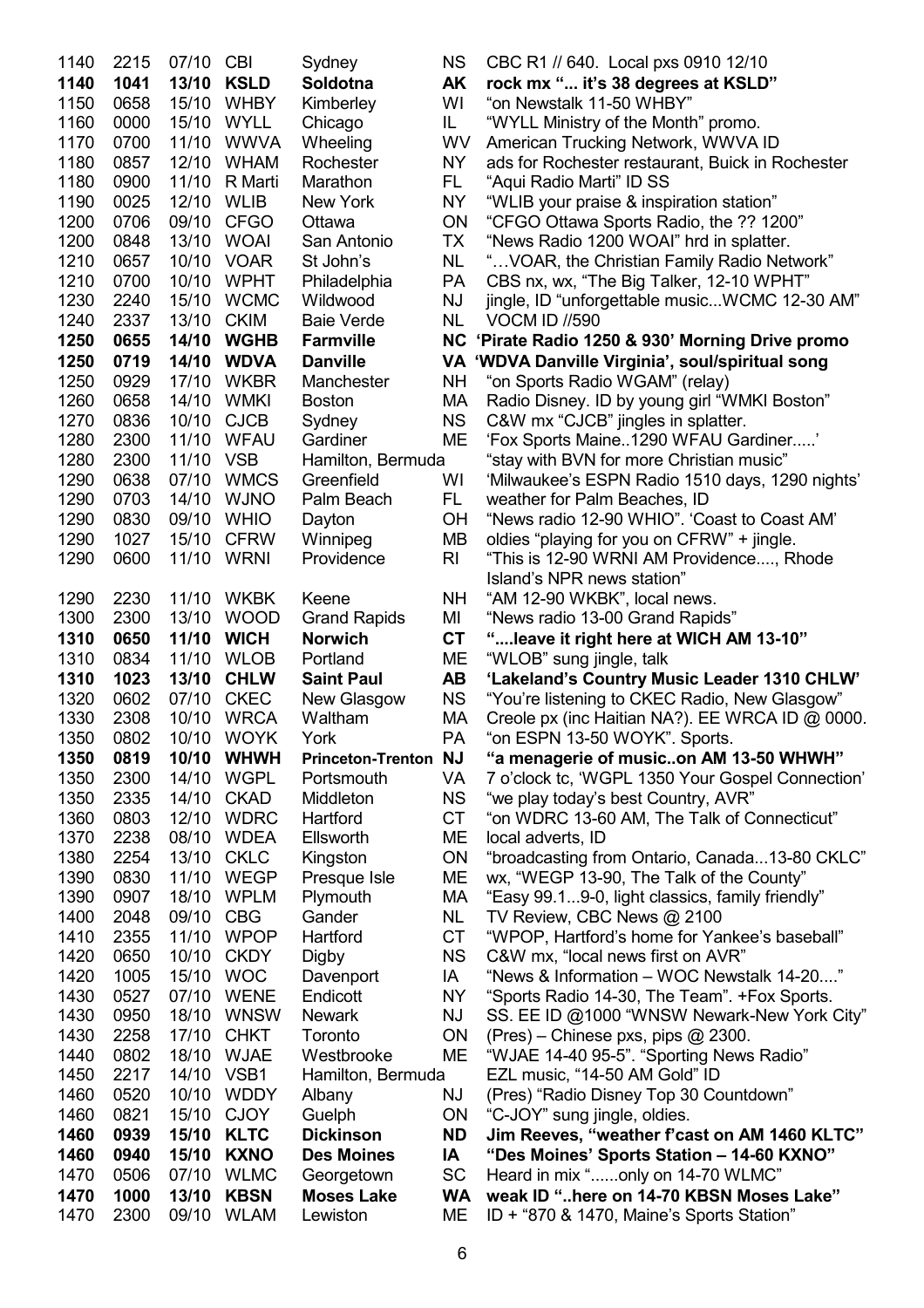| 1480<br>1480<br>1480<br>1490<br>1500<br>1500<br>1500<br>1510<br>1510 | 0000<br>0730<br>2257<br>2339<br>0505<br>0820<br>0934<br>2240<br>2259 | 15/10<br>09/10<br>13/10<br>11/10<br>07/10<br>18/10<br>15/10<br>07/10<br>10/10 | WGVU<br><b>WSAR</b><br><b>WHBC</b><br><b>WBAE</b><br><b>WWWT</b><br>WLQV<br><b>KSTP</b><br>WWZN<br><b>WWBC</b> | Kentwood<br><b>Fall River</b><br>Canton<br>Portland<br>Washington<br>Detroit<br><b>St Paul</b><br><b>Boston</b><br>Cocoa |
|----------------------------------------------------------------------|----------------------------------------------------------------------|-------------------------------------------------------------------------------|----------------------------------------------------------------------------------------------------------------|--------------------------------------------------------------------------------------------------------------------------|
| 1520                                                                 | 0445                                                                 | 07/10                                                                         | <b>WWKB</b>                                                                                                    | <b>Buffalo</b>                                                                                                           |
| 1530<br>1540                                                         | 0726<br>0447                                                         | 17/10<br>07/10                                                                | <b>WCKY</b><br><b>WDCD</b>                                                                                     | Cincinnati<br>Albany                                                                                                     |
| 1540                                                                 | 0955                                                                 | 17/10                                                                         | <b>KXEL</b>                                                                                                    | Waterloo                                                                                                                 |
| 1540                                                                 | 2257                                                                 | 17/10                                                                         | <b>CHIN</b>                                                                                                    | Toronto                                                                                                                  |
| 1550                                                                 | 2358                                                                 | 13/10                                                                         | <b>CBE</b>                                                                                                     | Windsor                                                                                                                  |
| 1560                                                                 | 0440                                                                 | 07/10                                                                         | <b>WQEW</b>                                                                                                    | <b>New York</b>                                                                                                          |
| 1570                                                                 | 0014                                                                 | 15/10                                                                         | <b>CKMW</b>                                                                                                    | Winkler                                                                                                                  |
| 1570<br>1580                                                         | 2200<br>0852                                                         | 13/10<br>13/10                                                                | WFLR<br><b>CKDO</b>                                                                                            | Dundee<br>Oshawa                                                                                                         |
| 1590                                                                 | 0700                                                                 | 17/10                                                                         | <b>WARV</b>                                                                                                    | Warwick                                                                                                                  |
| 1590                                                                 | 0702                                                                 | 17/10                                                                         | <b>WONX</b>                                                                                                    | Evanston                                                                                                                 |
| 1590                                                                 | 0707                                                                 | 17/10                                                                         | <b>WAKR</b>                                                                                                    | Akron                                                                                                                    |
| 1600                                                                 | 0755                                                                 | 09/10                                                                         | <b>WWRL</b>                                                                                                    | <b>New York</b>                                                                                                          |
| 1600                                                                 | 0920                                                                 | 15/10                                                                         | KGRG                                                                                                           | <b>Cedar Rapids</b>                                                                                                      |
| 1609.93                                                              | 2350                                                                 | 11/10                                                                         | <b>CHHA</b>                                                                                                    | <b>Toronto</b>                                                                                                           |
| 1610<br>1620                                                         | 0820<br>0730                                                         | 13/10<br>15/10                                                                | <b>CJWI</b><br><b>KOZN</b>                                                                                     | Montreal<br><b>Bellevue</b>                                                                                              |
| 1620                                                                 | 0906                                                                 | 15/10                                                                         | <b>WTAW</b>                                                                                                    | <b>College Station</b>                                                                                                   |
| 1630                                                                 | 0025                                                                 | 15/10                                                                         | <b>KRND</b>                                                                                                    | <b>Fox Farm</b>                                                                                                          |
| 1630                                                                 | 0705                                                                 | 07/10                                                                         | <b>WRDW</b>                                                                                                    | Augusta                                                                                                                  |
| 1630                                                                 |                                                                      | 13/10                                                                         | <b>KCJJ</b>                                                                                                    | Iowa City                                                                                                                |
|                                                                      | 2331                                                                 |                                                                               |                                                                                                                |                                                                                                                          |
| 1640                                                                 | 0636                                                                 | 08/10                                                                         | <b>WTNI</b>                                                                                                    | <b>Biloxi</b>                                                                                                            |
| 1640.1                                                               | 2315                                                                 | 15/10                                                                         | <b>WKSH</b>                                                                                                    | Sussex (Pres)                                                                                                            |
| 1650                                                                 | 0845                                                                 | 15/10                                                                         | <b>KCNZ</b>                                                                                                    | <b>Cedar Falls</b>                                                                                                       |
| 1650                                                                 | 2237                                                                 | 08/10                                                                         | <b>WHKT</b>                                                                                                    | Portsmouth                                                                                                               |
| 1650                                                                 | 2238                                                                 | 08/10                                                                         | <b>CJRS</b>                                                                                                    | Montreal                                                                                                                 |
| 1660<br>1660                                                         | 0600<br>0758                                                         | 08/10<br>10/10                                                                | <b>WWRU</b><br><b>WCNZ</b>                                                                                     | <b>Jersey City</b><br>Marco Island                                                                                       |
| 1660                                                                 | 0659                                                                 | 08/10                                                                         | <b>WFNA</b>                                                                                                    | Charlotte                                                                                                                |
| 1660                                                                 | 0900                                                                 | 15/10                                                                         | <b>KQWB</b>                                                                                                    | West Fargo                                                                                                               |
| 1670                                                                 | 0030                                                                 | 15/10                                                                         | <b>WTDY</b>                                                                                                    | Madison                                                                                                                  |
| 1670                                                                 | 0615                                                                 | 08/10                                                                         | <b>WVVM</b>                                                                                                    | <b>Warner Robins</b>                                                                                                     |
| 1680                                                                 | 0832                                                                 | 11/10                                                                         | <b>WTTM</b>                                                                                                    | Lindenwood                                                                                                               |
| 1690                                                                 | 0643                                                                 | 08/10                                                                         | <b>WPTX</b>                                                                                                    | Lexington Park                                                                                                           |
| 1690<br>1690                                                         | 0855<br>2313                                                         | 13/10<br>15/10                                                                | <b>CHTO</b><br><b>WVON</b>                                                                                     | Toronto                                                                                                                  |
| 1700                                                                 | 0645                                                                 | 09/10                                                                         | WEUP                                                                                                           | <b>Berwyn</b><br>Huntsville                                                                                              |
| 1700                                                                 | 0729                                                                 | 10/10                                                                         | <b>WJCC</b>                                                                                                    | Miami Springs                                                                                                            |

MI "WGVU AM 1480 & 850". MA wx, ID "your local news .... 14-80 WSAR" OH "News Talk 14-80 WHBC" ME "1400 - 1490 The Bay"<br>DC IDs "3WT", local nx, wx 1Ds "3WT", local nx, wx MI rel px, "Life changing talk radio, WLQV" MN "The talk station AM 1500 KSTP" MA "15-10 The Zone" FL s/off 2300 "thank you for listening to WWBC serving Cocoa, Merritt Island...." NY The Dollar Doctor Show, ID OH Bro Stair - Overcomer Ministry, Roy Masters 0800+ NY Ads, ID "15-40 WDCD" 1A wx, ID "on News Talk 15-40 KXEL" ON (Pres) – Chinese talk, CRI ID  $@$  2300. ON "CBC Radio  $1 - 1550$  in Windsor" NY "Radio Disney" MB "Southern Manitoba's CKMW" C&W mx. NY ID "15-70 WFLR Dundee", news. ON oldies, ID/ jingle "CKDO" RI "..Sunday night at 6 on WARV" promo  $IL$  "WONX" ID in the mix. OH "WAKR Sports" then local weather. NY "WWRL is now podcasting" 1A "on 1600 ESPN Radio – ESPN Sports Center" ON Spanish IDs "Radio Voces Latines" PQ French, "CPAM – Radio Union" NE "1620 The Dome – Omaha's ESPN Radio" TX "16-80 WTAW College Station – Bryan" WY ranchero mx, reg SS IDs "16-30 La Grande" GA "newstalk-sports" WRDW.com ID 1A "16-30 KCJJ" ID then sports commentary. MS ESPN ID..."talk radio 1640 Biloxi" WI "16-40 Radio Disney", promos Greenfield (WI) 1A "right here on 16-50 The Fan (?) KCNZ" VA "16-50 Radio Disney"<br>PO "right here on Radio S "right here on Radio Shalom"  $N<sub>1</sub>$  ID in mix.  $FL$  ann Relevant Radio is for sale – will close when new owners found. NC ESPN promo "WFNA Radio – The Franchise" ND '1660 ESPN KQWB West Fargo/Fargo/Moorehead' WI "Madison 16-70 The Pulse", traffic news. GA Spanish "Viva" NJ SS ID "Musica Buena 16-80...escucha wttm.com" MD "news talk 16-90 WPTX Lexington Park" ON Greek mx, EE ID 0902: "CHTO AM 16-90 Toronto" IL phone-in, ID "Talk of Chicago – WVON" AL "WEUP – The People's Station" gospel music. FL Spanish ID, "la major familiadad de musica" TX Spanish music, IDs "La Preciosa"





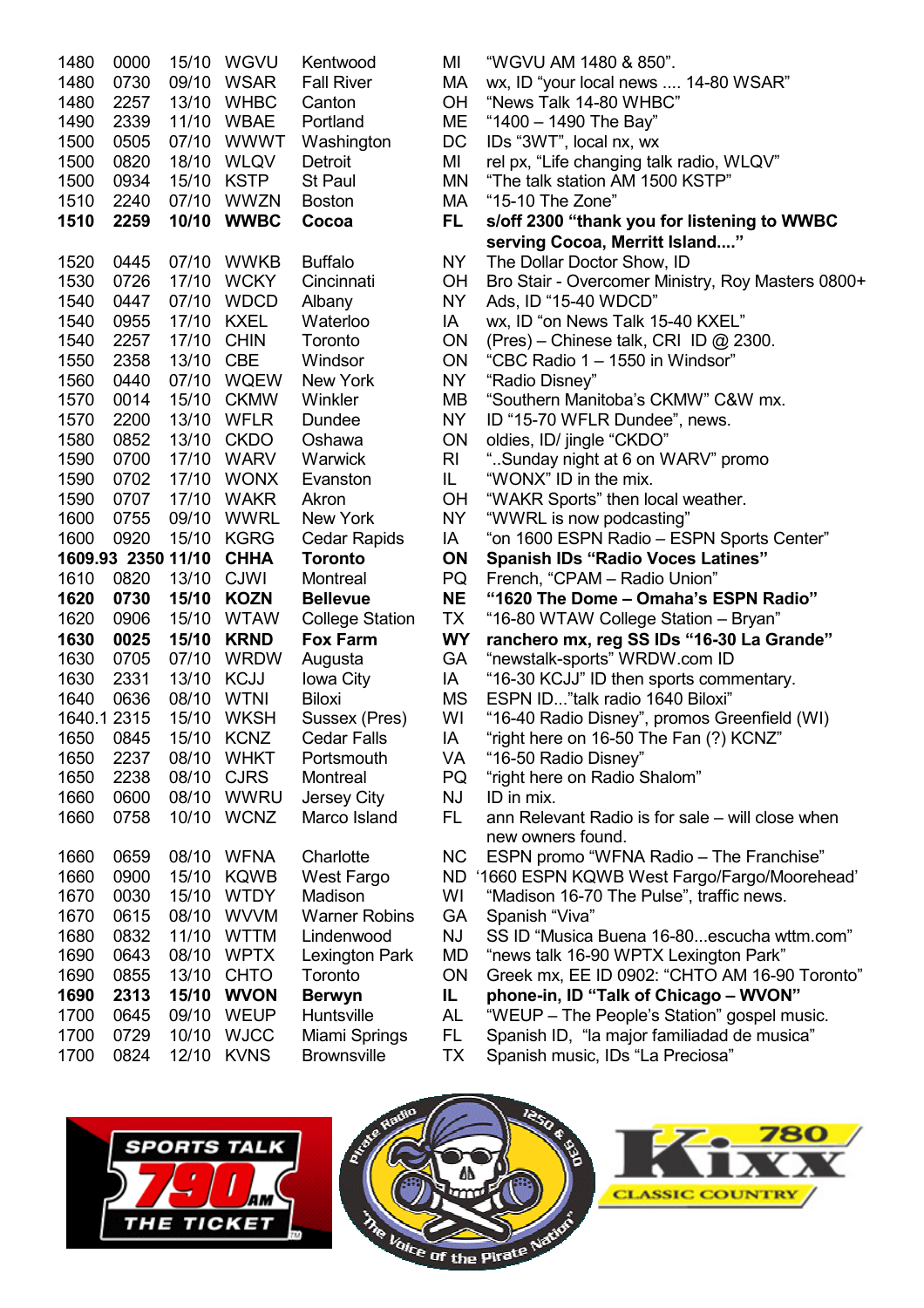## CENTRAL AMERICA & THE CARIBBEAN

| 555  | 2220 | 13/10 R ZIZ, St Kitts                                     | DJ Grand Master - reggae, nx 2335 EE                                                    |
|------|------|-----------------------------------------------------------|-----------------------------------------------------------------------------------------|
| 570  | 0630 | 07/10 R Reloj, Santa Clara, Cuba                          | SS nx, ticking clock, IDs                                                               |
| 610  | 0801 | 09/10 R Rebelde (2 sites), Cuba                           | SS nx, 'Cuba y el Mundo' // 5025                                                        |
| 640  | 0730 |                                                           | 16/10 R Progreso, Guanabacoa/Las Tunas, Cuba ID & chimes (2 txers audible, not in sync) |
| 670  | 0739 | 08/10 R Rebelde, Arroya Arenas, Cuba                      | LA mx // 5025                                                                           |
| 710  | 0741 | 08/10 R Rebelde (multi-tx), Cuba                          | LA mx // 5025, 670                                                                      |
| 820  | 2224 | 07/10 R Paradise, St Kitts & Nevis                        | religious sermon - 'Trinity Broadcasting' ID.                                           |
| 860  | 0617 | 07/10 R Reloj, Colon, Cuba                                | OM nx, time pips, ID                                                                    |
| 950  | 0857 | 16/10 R Reloj, Havana, Cuba                               | SS nx, ticking clock, TC 4.58, IDs                                                      |
| 960  | 0656 | 07/10 R Reloj, Guantanamo/Cienfuegos SS nx, time pips, ID |                                                                                         |
| 1180 | 0826 | 10/10 R Rebelde, Villa Maria, Cuba                        | Cuban mx // 670 5025 (QRM UNID carrier 1181)                                            |
| 1400 | 2258 |                                                           | 18/10 Harbour Light of the Windwards, Carriacou, Grenada – ID, ann address. EE rel pxs. |
|      |      |                                                           |                                                                                         |

## SOUTH AMERICA

| 680   |  | 0735 16/10 R N de Colombia, Sabanagrande Jazz music – "Radio Nacional de Colombia" ID    |
|-------|--|------------------------------------------------------------------------------------------|
| 730   |  | 0703 19/10 HCJU R Lider, Bogota, Colombia ID, Cumbia music                               |
| 770 — |  | 0756 19/10 HJJX RCH Antenna 2, Bogota, Colombia – SS anns inc "RCN Antenna Dos" ID       |
|       |  | 1220 2252 16/10 ZYJ458 R Globo, Rio de Janiero, BRZ – echoey PP man, Radio Globo jingle. |
|       |  | 1500 2255 16/10 YVRZ R 2000, Cumana, VEN - Ads, ID "Radio Dos Mil"                       |

## UK & EUROPE

| 243  | 1750 | 10/10 TRT4, Erzurum, Turkey                                                      | Turkish music //594, 891, 954                                                          |
|------|------|----------------------------------------------------------------------------------|----------------------------------------------------------------------------------------|
| 585  | 1254 | 10/10 BBC R Scotland, Dumfries                                                   | 'Local News for the South West"                                                        |
| 594  | 1752 | 10/10 TRT4 Malatya, Turkey                                                       | Turkish mx // 243, 891 & 954.                                                          |
| 630  | 0728 | 16/10 Vo Russia via Berlin                                                       | English px //1323. Books - Tolstoy.                                                    |
| 990  | 1155 | 09/10 BBC R Scotland, Redmoss                                                    | Local nx from Aberdeen newsroom.                                                       |
| 1134 | 0937 | 09/10 LPAM Queen's R, Belfast                                                    | Continuous loop "emailstudio@queensradio.org"                                          |
| 1224 | 1730 | 12/10 R Bulgaria, Vidin                                                          | Interval Signal, s/on in Greek                                                         |
| 1278 | 1330 |                                                                                  | 07/10 The Rock, Dun Laoghaire, Ireland "9-4-9 The Rock". Rock mx "for Dublin" Temp stn |
| 1278 | 1340 | 07/10 LPAM R Royal, Falkirk                                                      | promos and ID                                                                          |
| 1287 | 0921 | 08/10 LPAM BFBS Northern Ireland (multi-site) - BFBS Radio 1 ID.                 |                                                                                        |
| 1287 | 0940 | 11/10 LPAM Garrison R, Catterick                                                 | 'Catterick Garrison Radio, 1287 on the MW'                                             |
| 1287 | 1320 | 07/10 LPAM Victoria R Network, Kirkcaldy - Terry Holden afternoon px, Ids        |                                                                                        |
| 1287 | 1323 |                                                                                  | 07/10 LPAM Garrison R, Glencourse Brcks, Midlothian - local promo re Dreghorn Barracks |
| 1350 | 0934 | 10/10 LPAM Knutsford 1350 AM                                                     | "all pupils of all yearshere on Knutsford 1350 AM"                                     |
| 1350 | 0955 |                                                                                  | 09/10 LPAM R Hope, Liverpool Hope Univ. - "Radio Hope - 1350 AM" & website .ac.uk      |
| 1350 | 1119 | 11/10 LPAM Frequency 1350, Preston                                               | Ids, promo: "01772 844895 is that magic number"                                        |
| 1350 | 1430 | 10/10 LPAM Kingstown R, Hull                                                     | Weather, ID, Barry White track.                                                        |
| 1386 | 0904 |                                                                                  | 08/10 LPAM Carillon R, Loughborough/Coalville - ID, John Glover, Slade rcd.            |
| 1386 | 0930 | 10/10 LPAM Anker R, Nuneaton                                                     | promo, 'Big Al' live on Anker 1386 AM.                                                 |
| 1386 | 0933 | 10/10 LPAM Blast 1386, TVU, Reading                                              | ID briefly hrd under Carillon & Anker R.                                               |
| 1431 | 0808 | 07/10 Vo Russia, Wilsdruff, Germany                                              | English ID // 1323.                                                                    |
| 1548 | 1658 | 11/10 Vo Russia, Moldova                                                         | s/off in ?? lang then Int Sig                                                          |
| 1575 | 0700 | 07/10 Vo Russia, Burg, Germany                                                   | English news //1323                                                                    |
| 1575 | 0956 | 16/10 LPAM R Tyneside, Newcastle                                                 | "Fog on the Tyne", News, ID.                                                           |
| 1575 | 2115 | 06/10 China R Int via Sitkaunia, Lithuania CRI Polish service - news, ID         |                                                                                        |
| 1602 | 0916 | 09/10 R Waddenzee, Neths                                                         | website, mention R Monique & Ross Revenge. DD                                          |
| 1602 | 0610 | 06/10 R Seagull, Waddenzee, Neths                                                | off freq 1602.07. (Mark) "Stafford's World". EE                                        |
|      |      | <b>UNIDENTIFIED</b> - any suggestions as to what these are would be appreciated: |                                                                                        |
| 576  | 1625 |                                                                                  | 07/10 Phone caller in EE, Celine Dione song. In mix, but Uzbek R dominant by 1700.     |
| 900  | 0901 |                                                                                  | 10/10 Fox Sports "On air, on TV, online at foxsports.com, Fox Sports Radio"            |
| 1060 | 0435 |                                                                                  | 08/10 "the special weekend edition of the Sports Corner" Mention CRN & Fred Wallin.    |
|      |      |                                                                                  |                                                                                        |

1060 0623 10/10 ESPN sport, "All night with Jason Smith". Splash ex Danmarks R 1062 s/on 0625+ 1205.96 1535 11/10 Strong Korean. 1600 close with ID "Radio Television" "Jung Geriming Bansung"

Update: now believed to be Yanbian PBS, Yanji, Jilin, China with Korean ID "Radio-Telvision Yonbyon Inmin Bangsong" at 1600 s/off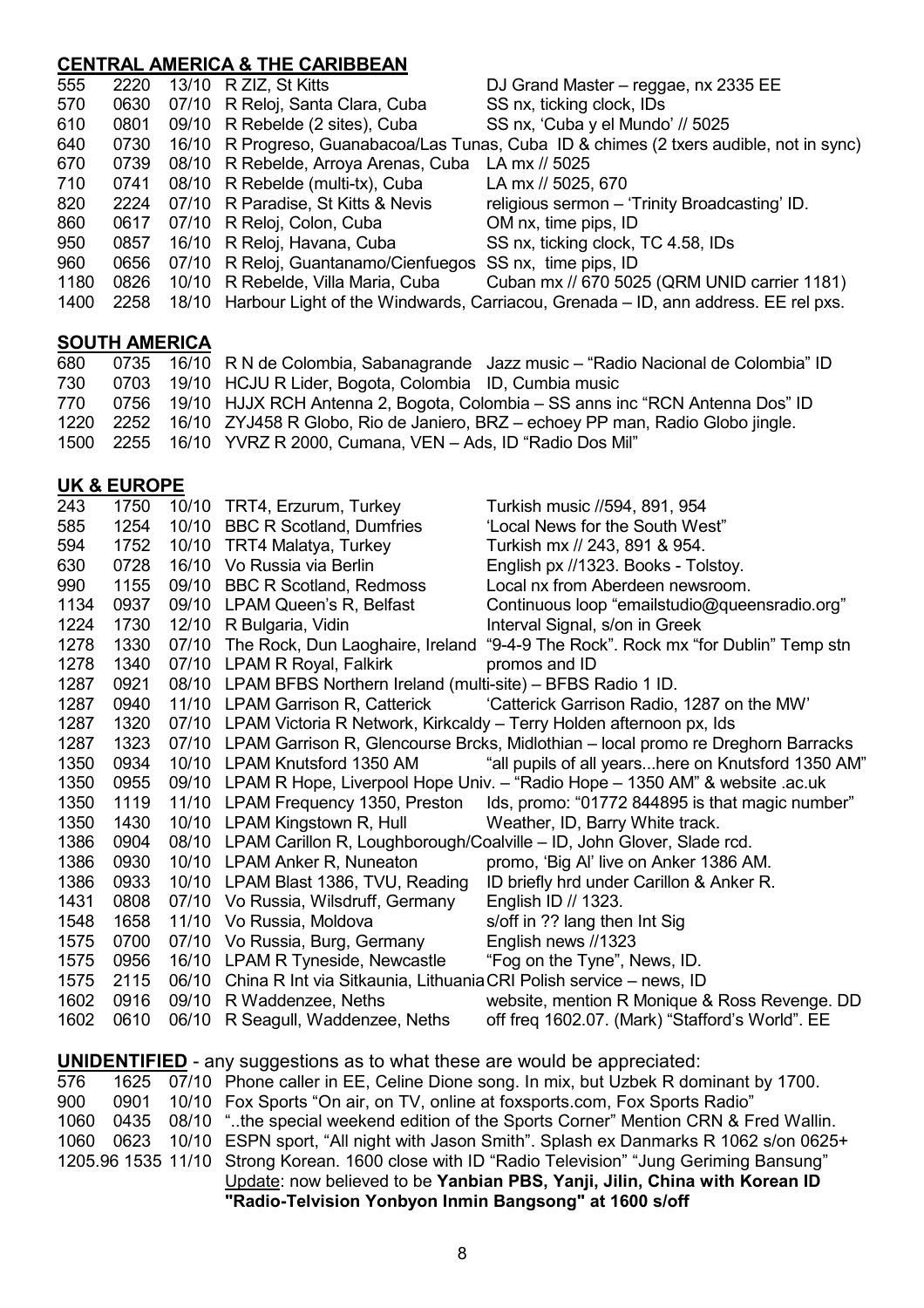1278 1705 08/10 Chinese stn, often heard at this time with comedy / drama px. ID indistinct.

Update: Recording confirms ID Hebei PBS, Shijiazhuang, China.

1290 0830 10/10 Relay of BBCWS world nx, Film Review (+0700 11/10 CRI switching to BBC (WRN))

## SHORTWAVE LOGS

| 2325    | 1742 | VL8T Tennant Creek - 'phone in //2310 & 2485                              | 444            | 07/10 |
|---------|------|---------------------------------------------------------------------------|----------------|-------|
| 2485    | 1743 | VL8K Katherine - 'phone in - Korea, Afghanistan //2310 & 2325.            | 444            | 07/10 |
| 3185    | 0820 | WWRB Manchester TN (pres) - Brother Stair // 1510 kHz.                    | $\sim\sim\sim$ | 18/10 |
| 3266.42 | 1750 | RRI Gorontalo, Indonesia - pop mx, YL Indonesian. Best USB                | 243            | 07/10 |
| 3396    | 1850 | Vo Zimbabwe, Harare - DJ in EE/VV with African mx. "Voice of              |                |       |
|         |      | Zimbabwe" ID @ 1855. DJ talk inc a "Viva Mugabe!".                        | 343            | 09/10 |
|         |      | FF until 1857. EE px 1900+ inc anthem.                                    | 344            | 10/10 |
| 3985    | 1610 | Echo of Hope, S Korea (pres) - talk in Korean //6348-Jammed.              |                |       |
|         |      | Mentions of Pyongyang.                                                    | 232            | 17/10 |
| 4010    | 1725 | Kyrgyz R, Bishkek - Kyrgyz music // 1287.                                 | 232            | 12/10 |
| 4394.5u | 1940 | Onda Cero, Madrid, Spain relay - rock mx, ID @ 1942. Only                 |                |       |
|         |      | short-lived tx - suggested fishermen wanting to hear football?!           | 443            | 14/10 |
| 4749.96 | 1816 | RRI Makassar, Indonesia - long monologue in Indonesian. Still             |                |       |
|         |      | there past 1900. Presumably extended schedule for Ramadan.                | 333            | 08/10 |
| 4750    | 1556 | Bangladesh Betar, Dhaka - News Review in EE, Ids, anthem?                 |                |       |
|         |      | (song inc lots of Bangladesh mentions) then off @ 1600.                   | 344            | 18/10 |
| 4755.25 | 1550 | The Cross, Pacific Ministry Aviation, Pohnpei, Micronesia (TENT) - v weak |                |       |
|         |      | rel mx. Still there @ 1700. (also 17/10 @ 1545 with light mx)             | 141            | 18/10 |
| 4769.96 | 1738 | R Nigeria, Kaduna - OM in Hausa.                                          | 343            | 10/10 |
| 4770    | 1802 | R Nigeria, Kaduna - Network News EE                                       | 233            | 10/10 |
| 4777.0  | 1620 | RTV Libreville, Gabon (pres) - Af mx, FF DJ to 1656 - tx off.             | 242            | 12/10 |
|         | 1805 |                                                                           | 333            | 08/10 |
| 4880    |      | SW R Africa via Meyerton - Nx EE // 12035                                 |                | 18/10 |
| 4885    | 0820 | R Clube do Para, Belem, Brazil - PP talk, full IDs @ 0827                 | 222            |       |
| 4905    | 1643 | Tibet PBS, Lhasa - "Holy Tibet" px EE // 5240. Listeners' letters         | 333            | 07/10 |
| 4910    | 1702 | VL8T Tennant Creek - mx, phone-in, quiz // 2310 & 2485. This              |                |       |
|         |      | fq in use today instead of usual 2325 scheduled at this time.             | 333            | 12/10 |
| 4960    | 1545 | All India R - EE ID "please standby for Spotlight programme"              |                |       |
|         |      | Not sure if this was Leh or Port Blair?                                   | 233            | 10/10 |
| 4970    | 1443 | AIR Shillong (NE Service) - local EE lang request px with YL to           |                |       |
|         |      | 1512, western pop, local IDs. Inc Nx Headlines @ 1451. Dead air           |                |       |
|         |      | 1512-1530+ - forgot to switch to scheduled Hindi then EE nx?              | 243            | 19/10 |
| 4975    | 1517 | Vo Russia via Tajikistan - English nx // 4965. Het on channel.            | 333            | 19/10 |
| 5009.5v | 1805 | RN Malagasy – song/mx inc accordion accomp. s/off $@$ 1900                |                |       |
|         |      | with instrumental anthem. Txer drift - upto 5009.66 by 1900.              | 344            | 09/10 |
| 5080.2  | 1635 | R Pakistan, Islamabad - EE px, very distorted audio                       | 231            | 10/10 |
| 5469.96 | 1832 | R Veritas, Liberia - choir with rel song. EE "Show me the way"            | 343            | 07/10 |
| 5840    | 1758 | UNID. EE ann "This is the BBC  currently no services on this              |                |       |
|         |      | channel". 1800: R Prague RR via Tajikistan - from same site?              | 343            | 10/10 |
| 5910    | 0751 | Marfil Estereo, Colombia. SS mx, regular IDs. UTE QRM                     | 232            | 18/10 |
| 5915    | 1759 | ZNBC, Lusaka, Zambia. EE advert, time pips, ID, Nx EE                     | 232            | 10/10 |
| 6030    | 1520 | CNR1, Beijing. Ads, ID, CC // 4460                                        | 233            | 07/10 |
| 6060    | 1445 | Sichuan PBS, Changdu, China. Western style mx, CC ID 1500                 | 233            | 19/10 |
| 6110.1  | 0954 | CVC La Voz, Santiago, Chile. "Musica para Brasil" CVC ID. PP              | 243            | 19/10 |
| 6150    | 1412 | 938 Live Singapore. EE "In the LivingRoom" - Dog training.                | 433            | 19/10 |
| 6185    | 1643 | V Tigray Revolution, Mekele. Horn of Africa mx, YL in Tigrinya.           | 333            | 12/10 |
| 6230usb | 1413 | VMW Wiluna, W Australia. Wx reports, ID, s.off 1415. EE                   | 222            | 19/10 |
| 6250.6  | 1524 | PBS Pyongyang. Korean //6398.7                                            | 343            | 19/10 |
| 6398.75 | 1007 | PBS, Kanggye, Korea. Military parade mx + commands. //6250                | 343            | 16/10 |
| 7115    | 0950 | W Africa Democracy R via ??. EE talk about radio projects in              |                |       |
|         |      | West Africa. // weak 17875 (not listed on 7115 - site ??)                 | 555            | 19/10 |
| 7225    | 1030 | Sichuan PBS, Chengdu, China. CC songs, CC & EE ID 1100                    | 232            | 16/10 |